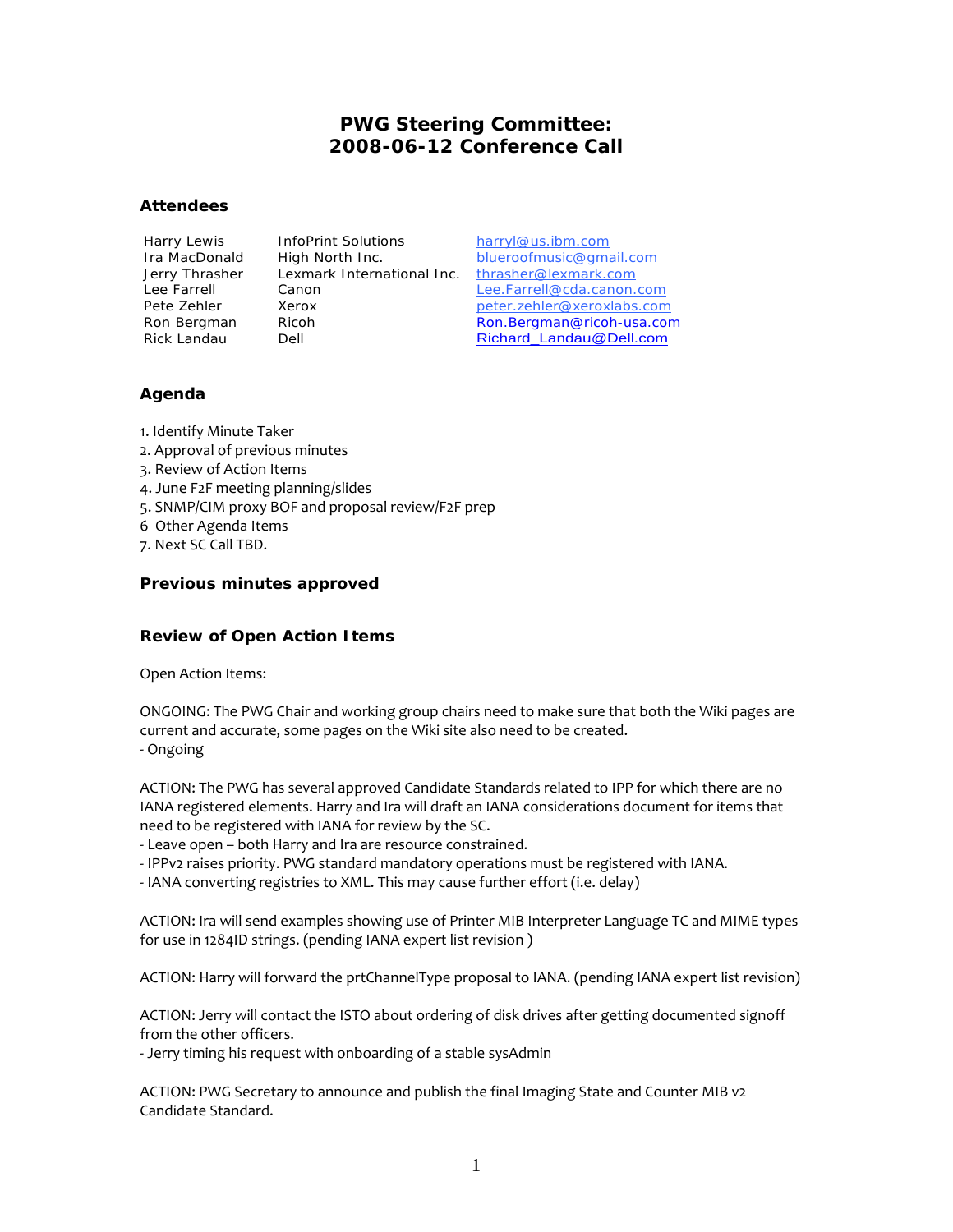- completed but needs to be corrected. Use candidates directory

ACTION: Jerry to re-ping IANA Apps director regarding experts list - open - done but no response. Contact Michelle Cotton at IANA directly possibly while in Dublin in July

ACTION: Bill – Draft initial slides to guide WS-MAN BOF at June Plenary  *- completed* 

ACTION: Jerry/Harry, Update Membership Forms. LOA Form Fax number etc.  *- Partially completed. Follow-up with Laura ISTO* 

Jerry/Harry/Lee – Residual IP action items as follows

ACTION: Harry will look for current agreement document (Participation Agreement?) with ISTO

ACTION: Jerry will create a new LOA form by modifying the current IEEE LOA to fit PWG

ACTION: Lee will need to modify the current PWG Process document to eliminate IP Policy section and reference a separate document

ACTION: Harry will draft a proposal for new membership levels (new membership levels need to be defined in an update of the Process document)

ACTION: Jerry will draft a "Note Well" statement for reading at the beginning of all meetings (geared for nonmember participants)

Bill – Draft initial slides to guide WS-MAN BOF at June Plenary - Completed

### **June 25-27 F2f Planning & Slides**

Encourage all w/g Chairs to develop slides for Plenary Also brief IP update needed

#### **SNMP/CIM proxy BOF and proposal review/F2F prep**

PWG Plenary should introduce the topic and WIMS w/g session should contain the BOF. Bill's slides were discussed and the SC is very happy that all pertinent issues are covered and these slides will be used for announcing and introducing the BOF topic.

## **Other**

Microsoft LOA related to their contribution toward the PWG scan service has an inappropriate title for the associated PWG Standard. We need to assigned numbers and document titles to be used to correct the Microsoft LOA.

We are updating our LOA form. Should we go back and ask HP, Ricoh and others to update their LOAs?

Reminder that IP changes must be completed by August

Pete requested official vote for MFD Reqs document. Reminder 22 cal day that spans f2f is ideal. Harry to initiate asap.

We need to investigate a new SC call time slot.